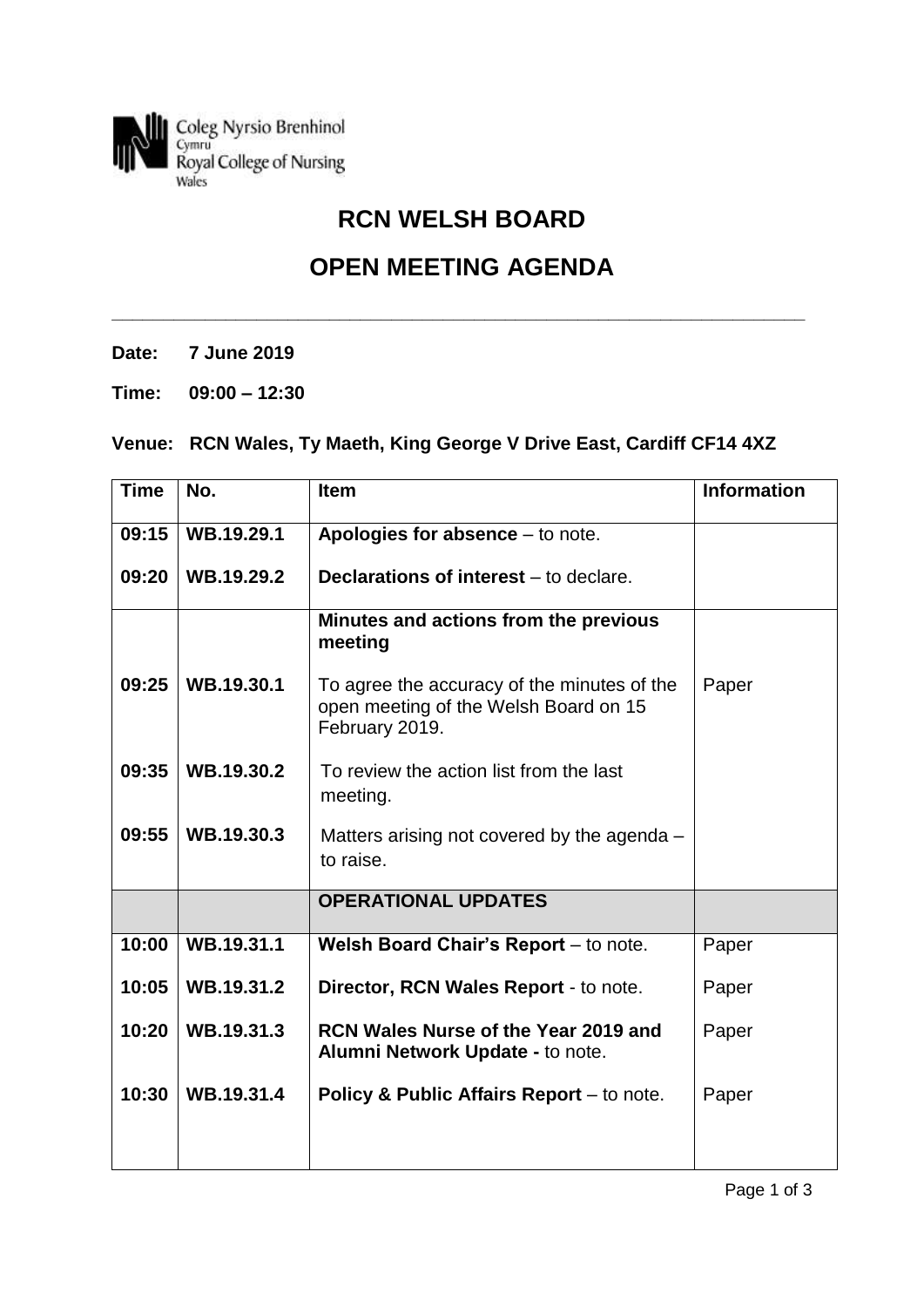| <b>Time</b> | No.        | <b>Item</b>                                                                                                                        | <b>Information</b>            |
|-------------|------------|------------------------------------------------------------------------------------------------------------------------------------|-------------------------------|
| 10:45       | WB.19.31.5 | <b>RCN Wales Scholarship Funds</b><br><b>Fundraising Task &amp; Finish Group</b>                                                   | To receive a<br>verbal update |
| 10:55       |            | <b>COFFEE</b>                                                                                                                      |                               |
|             |            | <b>STRATEGIC UPDATES</b>                                                                                                           |                               |
| 11:10       | WB.19.32.1 | <b>RCN Wales Engagement with the</b><br><b>Independent Sector</b> $-$ to agree.                                                    | Paper                         |
| 11:20       | WB.19.32.2 | <b>Scottish Review of Qualified Band 6</b><br>Health Visitor Role- to agree.                                                       | Paper                         |
| 11:30       | WB.19.32.3 | <b>RCN Pay Implementation Work &amp; Welsh</b><br><b>Partnership Forum Strategic Pay Sub</b><br>Group Discussions - to note.       | Paper                         |
| 11:40       | WB.19.32.4 | <b>RCN Congress - 19 - 23 May 2019 - to</b><br>discuss.                                                                            |                               |
| 11:50       | WB.19.32.5 | <b>RCN Wales Succession Planning</b><br><b>Committee Report</b> $-$ to agree.                                                      | Paper                         |
| 12:00       | WB.19.32.6 | <b>Routes into Nursing in Wales</b> – to note.                                                                                     | Paper                         |
|             |            | <b>ITEMS TO NOTE</b>                                                                                                               |                               |
| 12:10       | WB.19.33.1 | <b>Report from the meetings of Council held</b><br>on 4 March - to note.                                                           | Paper                         |
|             | WB.19.33.2 | <b>Report from the meetings of Council held</b><br>on $9/10$ April – to note.                                                      | Paper                         |
|             | WB.19.33.3 | <b>RCN Council Members - Fit and Proper</b><br><b>Persons Test</b> – to note.                                                      | Paper                         |
|             | WB.19.33.4 | <b>Report from Trade Union Committee</b><br>meetings held on 9/10 April and RCN<br>Governance Structure presentation - to<br>note. | Paper                         |
|             | WB.19.33.5 | <b>Report from the Professional Nursing</b><br><b>Committee held on <math>9/10</math> April</b> $-$ to note.                       | Paper                         |
|             | WB.19.33.6 | <b>RCN Foundation Wales Committee</b><br><b>Update</b>                                                                             | To receive a<br>verbal update |